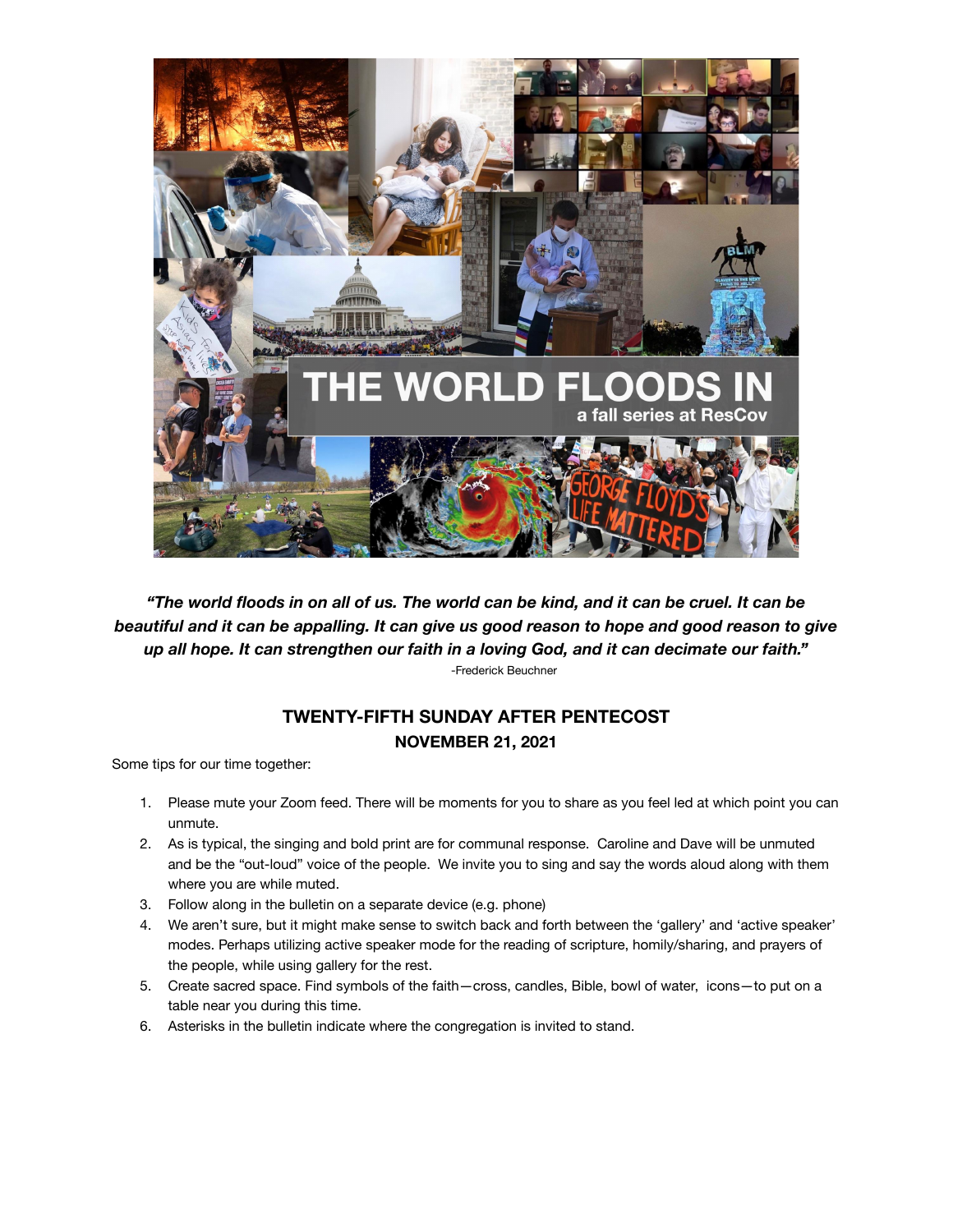## **GATHERING**

#### CALL TO WORSHIP\* (*adapted from Voices Together*)

Some of us are exhausted.

## **We come to rest.**

Some of us are curious about Jesus.

## **We come to learn.**

Some of us are hungry.

# **We come to be fed.**

Some of us are disoriented.

### **We come to pray.** Some of us are broken.

#### **We come to be healed.**

We gather around you today, O Christ, for you know our weakness and have felt our pain:

## **renew us, teach us, feed us, hear us, heal us.** *ALL: Grant us your peace. Amen.*

SONG - Come, Let Us Worship God

Come, let us worship God. (echo) Come, let us worship God. (echo) Welcome everyone (echo) to the love of God, (echo) to the love of God.

vs. 2 - Rest for the weary… vs. 3 - Food for the hungry… vs. 4 - Hope for the children…

SONG - All the Poor and Powerless

All the poor and powerless, and the poor and powerless, and the Refrain: and all the lost and lonely, and all will sing out, hallelujah! all the thieves will come confess, which we will cry out, hallelujah! and know that you are holy, and know that you are holy, and all will sing out, hallelujah! will know that you are holy. We will cry out, hallelujah!

and all who feel unworthy, and all who feel unworthy,  $\Delta$  All creation sings your praises. all who hurt with nothing left You are God. will know that you are holy.

### PRAYER OF CONFESSION

**Gracious God, our sins are too heavy to carry,**

All the hearts who are content,  $Holy$ , you are holy Lord Almighty.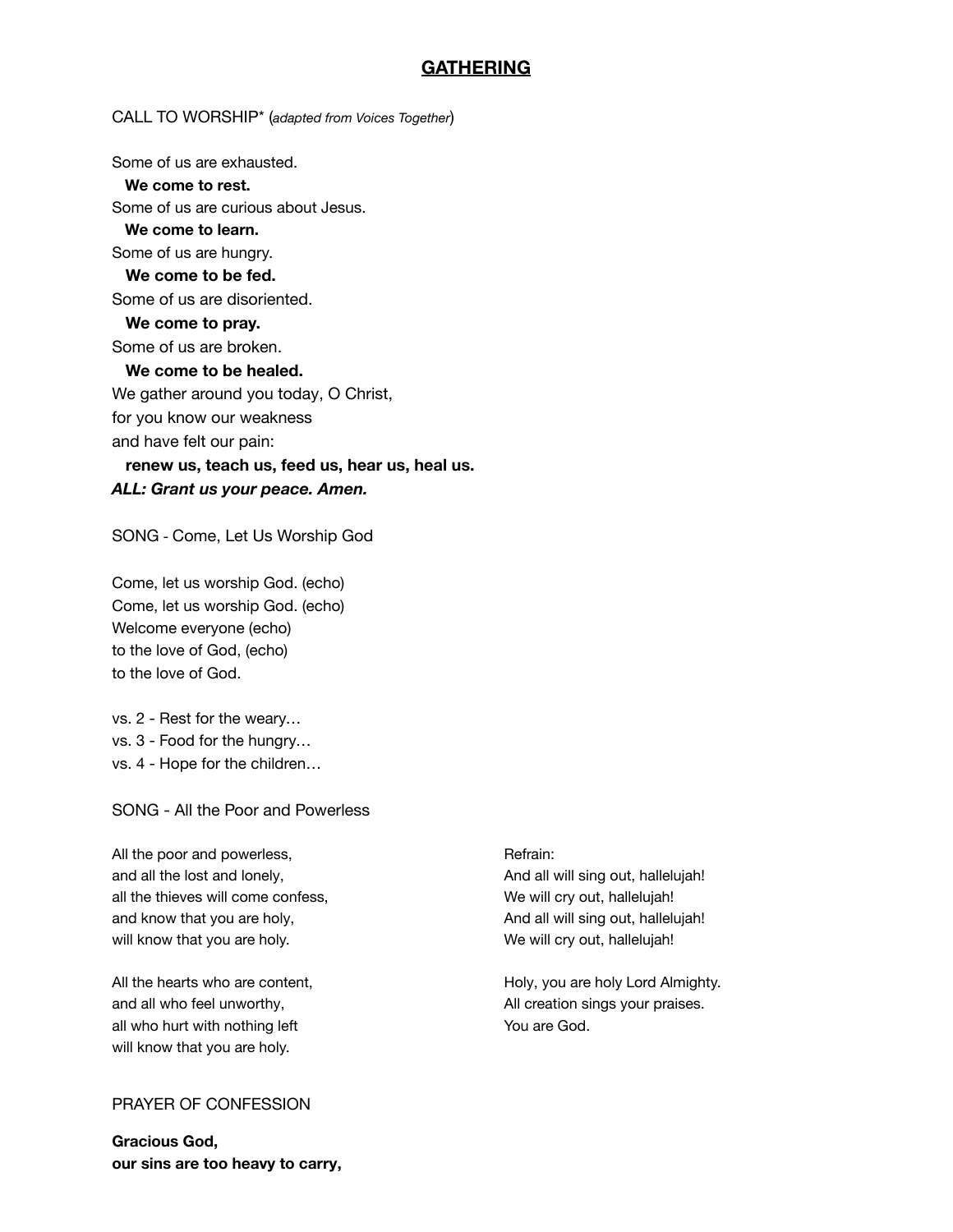**too real to hide, and too deep to undo. Forgive what our lips tremble to name, what our hearts can no longer bear, and what has become for us a consuming fire of judgment. Set us free from a past that we cannot change; open to us a future in which we can be changed; and grant us grace to grow more and more into your likeness and image, through Jesus Christ, the Prince of Peace.**

#### ASSURANCE OF PARDON

Friends, believe the good news of the Gospel:

### **In Jesus Christ we are forgiven.**

PASSING OF THE PEACE

The Lord be with you. **And also with you.**

## SONG - All of Your Ways Are Peace

All of your ways are peace. All of your ways are just. All of your ways are peace. All of your ways are just. we trust that you are peace. We trust that you are just.

Though we are pressed on every side, Though we may say it through our tears,

All of your words are true, all of your words are true. Though we have heard so many lies, we trust your words are true.

## **WORD**

#### OLD TESTAMENT LESSON - Isaiah 53:1-5

Who has believed what we have heard? And to whom has the arm of the Lord been revealed? For he grew up before him like a young plant, and like a root out of dry ground; he had no form or majesty that we should look at him, nothing in his appearance that we should desire him. He was despised and rejected by others; a man of suffering and acquainted with infirmity; and as one from whom others hide their faces

he was despised, and we held him of no account.

Surely he has borne our infirmities and carried our diseases;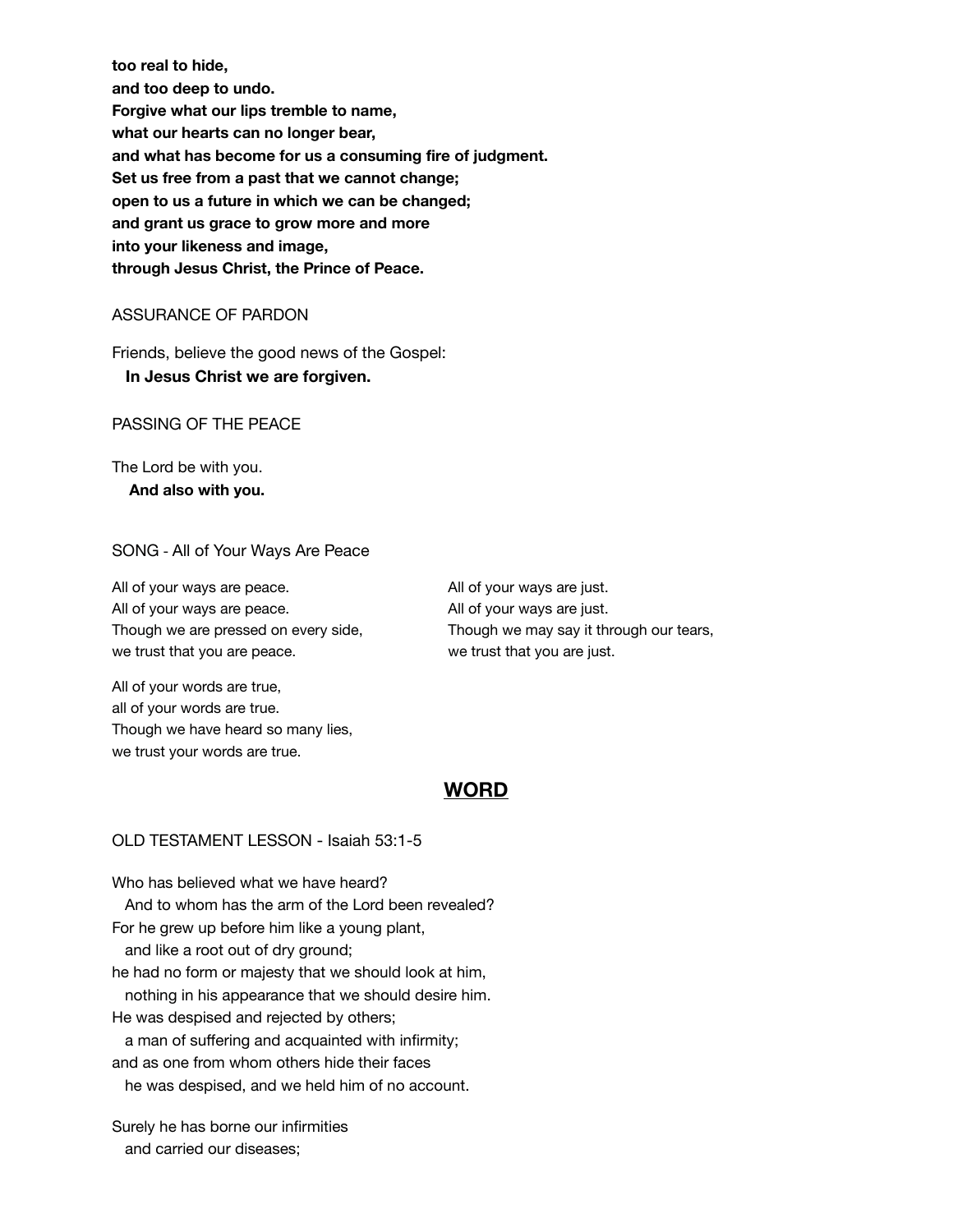yet we accounted him stricken, struck down by God, and afflicted. But he was wounded for our transgressions, crushed for our iniquities; upon him was the punishment that made us whole, and by his bruises we are healed.

GOSPEL LESSON\* - John 16:25-33

'I have said these things to you in figures of speech. The hour is coming when I will no longer speak to you in figures, but will tell you plainly of the Father. On that day you will ask in my name. I do not say to you that I will ask the Father on your behalf; for the Father himself loves you, because you have loved me and have believed that I came from God. I came from the Father and have come into the world; again, I am leaving the world and am going to the Father.'

His disciples said, 'Yes, now you are speaking plainly, not in any figure of speech! Now we know that you know all things, and do not need to have anyone question you; by this we believe that you came from God.' Jesus answered them, 'Do you now believe? The hour is coming, indeed it has come, when you will be scattered, each one to his home, and you will leave me alone. Yet I am not alone because the Father is with me. I have said this to you, so that in me you may have peace. In the world you face persecution. But take courage; I have conquered the world!'

The Word of the Lord **Thanks be to God**

SERMON - Undeniably Wounded and Totally Alive - Pastor Judy Peterson

## **RESPONSE**

SONG - My Hope Is Built on Nothing Less

My hope is built on nothing less His oath, his covenant, his blood, than Jesus' blood and righteousness; support me in the whelming flood; I dare not trust the sweetest frame, when all around my soul gives way, but wholly lean on Jesus' name. he then is all my hope and stay.

On Christ, the solid Rock, I stand: O may I then in him be found:

When darkness veils his lovely face, I rest on his unchanging grace; in ev'ry high and stormy gale, my anchor holds within the veil.

Refrain: When he shall come with trumpet sound, all other ground is sinking sand; dressed in his righteousness alone, all other ground is sinking sand. faultless to stand before the throne.

PRAYERS OF THE PEOPLE/LORD'S PRAYER